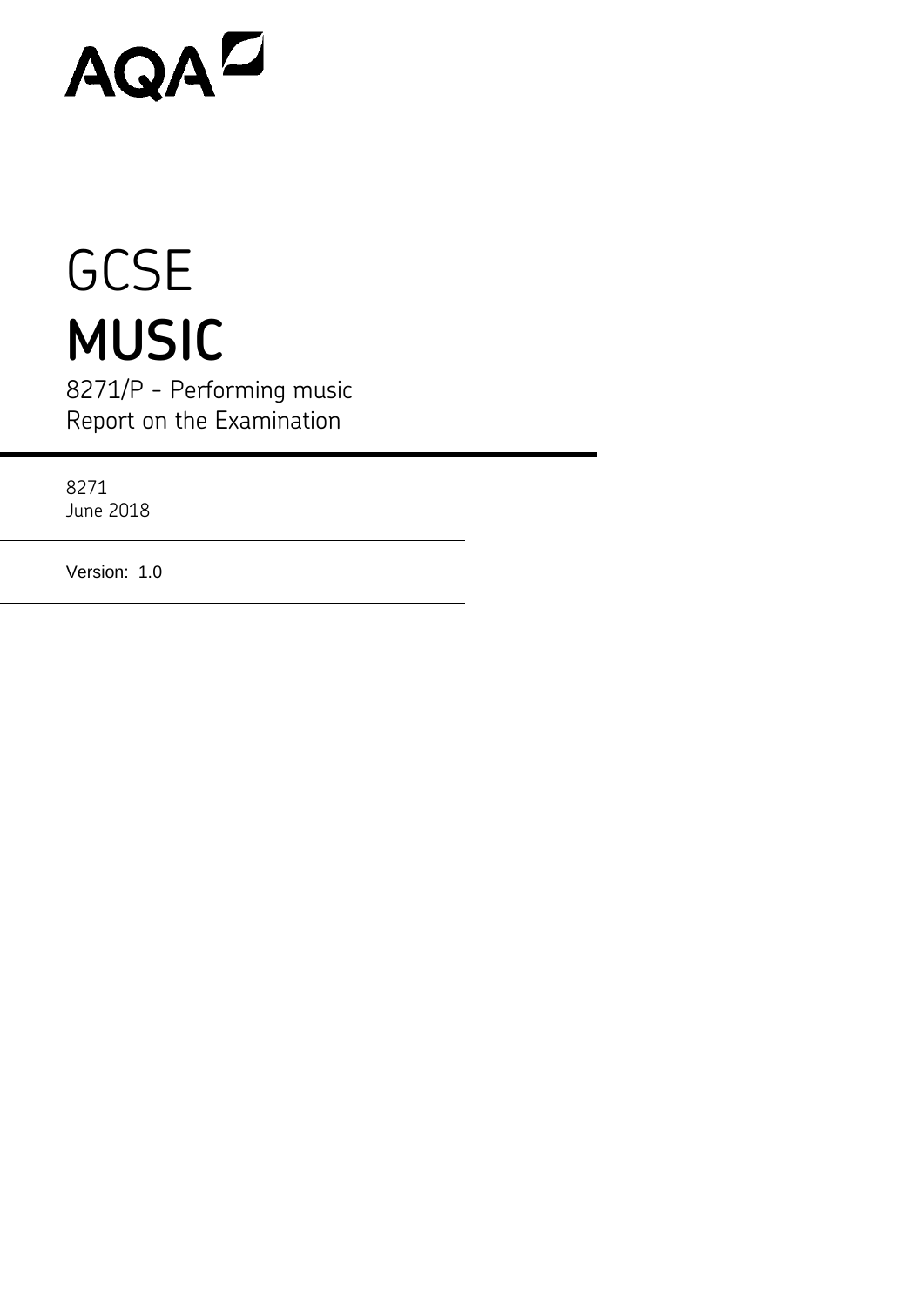Further copies of this Report are available from aqa.org.uk

Copyright © 2018 AQA and its licensors. All rights reserved.

AQA retains the copyright on all its publications. However, registered schools/colleges for AQA are permitted to copy material from this booklet for their own internal use, with the following important exception: AQA cannot give permission to schools/colleges to photocopy any material that is acknowledged to a third party even for internal use within the school or college.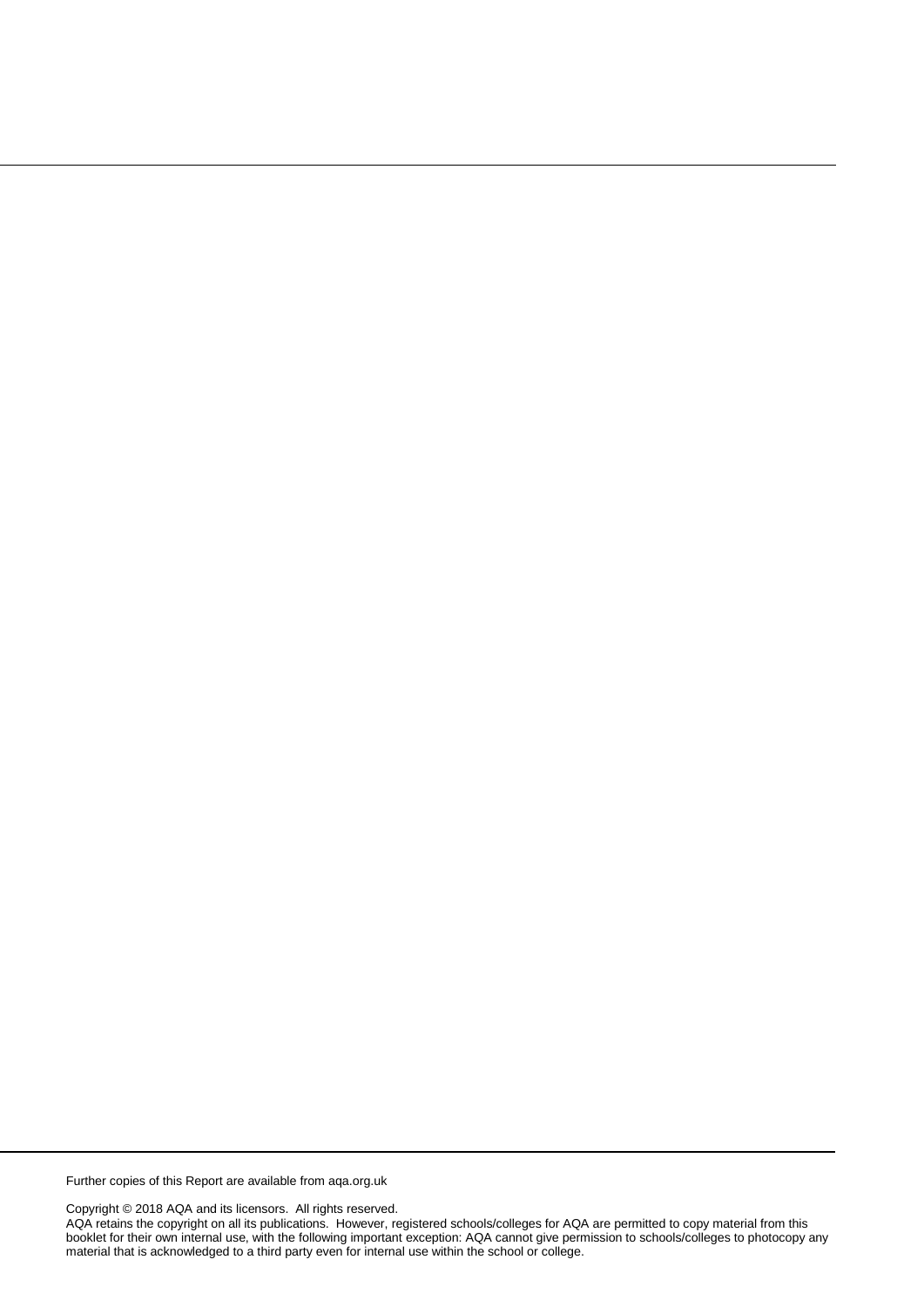#### **General comments**

This was the first year of the new GCSE Music specification (8271) and the requirements have changed significantly from the legacy specification.

The specification requires students to perform through one or a combination of the following methods:

- playing music
- singing music
- realising music using music technology.

The opportunity to perform as a DJ is now present in both the Solo and Ensemble options.

There must be two performances: one as a **solo** performer, the other as part of an **ensemble**. Each student must perform for at least **four** minutes combined duration and the ensemble performance must last at least **one** minute.

Students must be able to interpret relevant musical elements as appropriate, using resources (eg microphones) and techniques (eg *pizzicato*) as appropriate, to communicate musical ideas with accuracy, expression and interpretation, including phrasing and dynamics appropriate to the style and mood of the music.

This component is 30% of the GCSE marks (72 marks).

The specification gives the following definitions for performing:

#### **Instrumental (including DJ)/vocal**

#### **Solo**

- A single musician performing solo.
- A soloist accompanied by one other musician.
- Performance of pieces written with an accompaniment intended by the composer should not be unaccompanied.

#### **Ensemble**

• Music performed by the student in conjunction with at least one other musician (one of which must be the student being assessed), in which each player or singer has a unique and significant role (ie that is not doubled).

# **Solo DJ**

• Using turntables (raw vinyl/CDJ) and/or Digital DJ technology (software controller/DVS) to manipulate tracks and demonstrate an understanding and use of a range of techniques. There **must** be a minimum of **two tracks** – beat matched, with respect to the structure, tonality and arrangement of the selected tracks.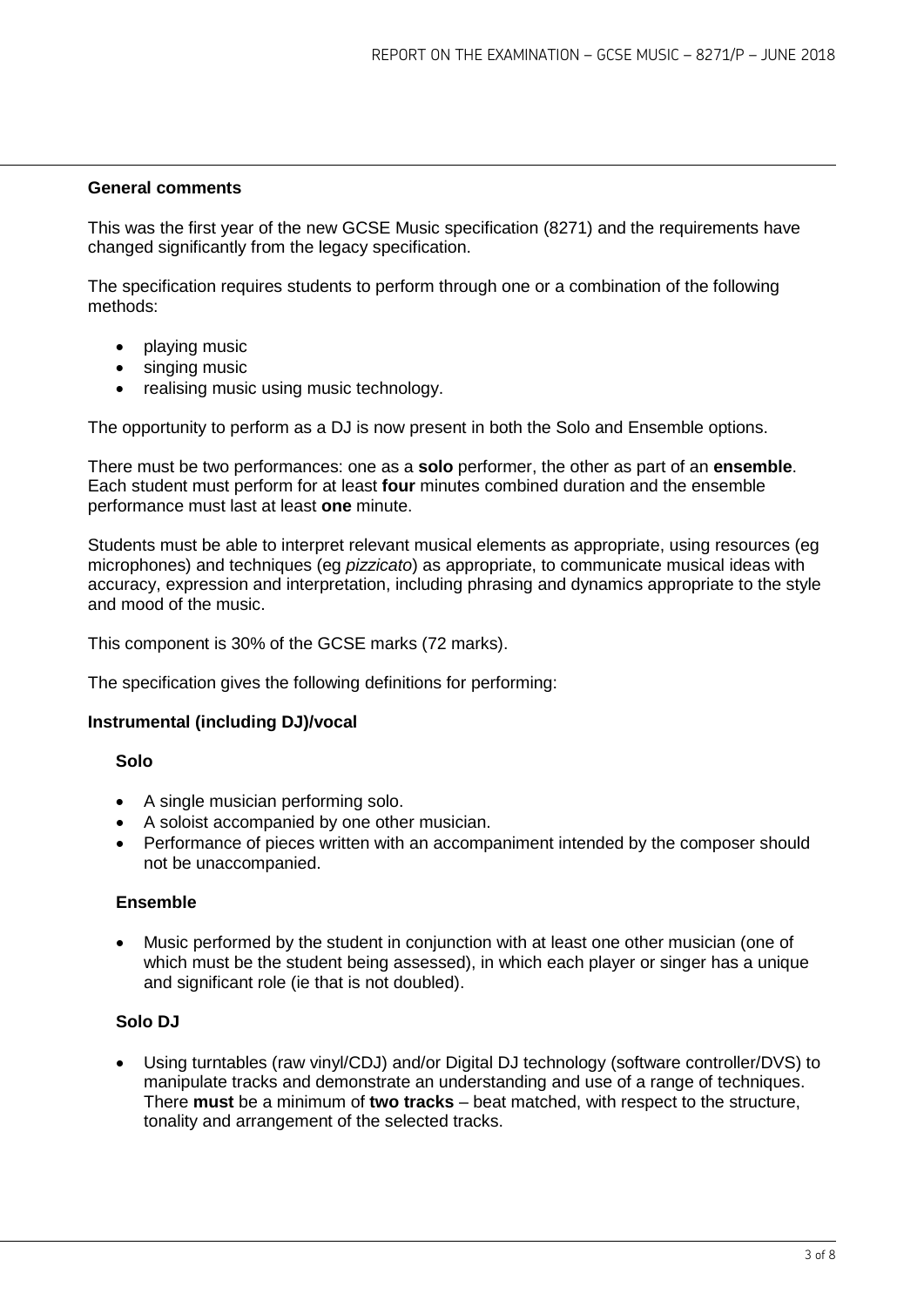# **Ensemble DJ**

• Using turntables (raw vinyl/CDJ) and/or Digital DJ technology (software controller/DVS) to perform with one or more DJs/live musicians in which each performer has a unique and significant role (ie that is not doubled). For the student being assessed, there **must** be a minimum of **two** tracks – beat matched, with respect to the structure, tonality and arrangement of the selected tracks.

## **Production (Technology-based performance)**

## **Solo**

• A complete performance of a pre-existing piece using music technology, sequencing and/or multi-tracking techniques to record a solo performance of a minimum of **three tracks**. At least **one** track must be performed live in real time.

## **Ensemble**

• A complete performance of a pre-existing piece using music technology, sequencing and/or multi-tracking techniques to record an ensemble performance of a minimum of **four tracks**, **three** of which **must** be performed by the student and **one or more** tracks performed by at least one other musician in which each performer has a unique and significant role (ie that is not doubled). At least **one** track **must** be performed live by the student and at least **one**  track **must** be performed live in real time by at least **one** other member of the ensemble.

It should be noted that the above refer to a **performance** rather than a **piece** of music. If necessary, students can offer more than one piece to ensure that the minimum time duration is met. Guidance for schools and colleges can be found in the Performing music assessment guide available on the AQA website via the following link:

#### <https://filestore.aqa.org.uk/resources/music/AQA-82712-PMAG.PDF>

Here it has been made it clear that, where this procedure is followed, students should perform all solos or all ensembles on the same occasion without a break in the recording. This in turn enables the teacher to make a holistic assessment.

Repertoire is to be determined by the student and the teacher, though, of course, in many cases, peripatetic or other instrumental/vocal/technology teachers will be involved. It need not be linked to any of the four Areas of study which make up the core of the new specification and can, therefore, be in any chosen style or genre.

It should be noted that it is rarely appropriate or successful to assign the same performing task to all students in a cohort: there has been evidence of this, with very mixed outcomes. The specification was designed to enable and encourage each student to perform to their strengths.

Students can fulfil more than one role in a performance: for example, they might wish to sing and accompany themselves on guitar or piano. In such cases, they have the opportunity to have their skills assessed holistically. However, it must be made clear on the Candidate Record Form what was assessed by the teacher.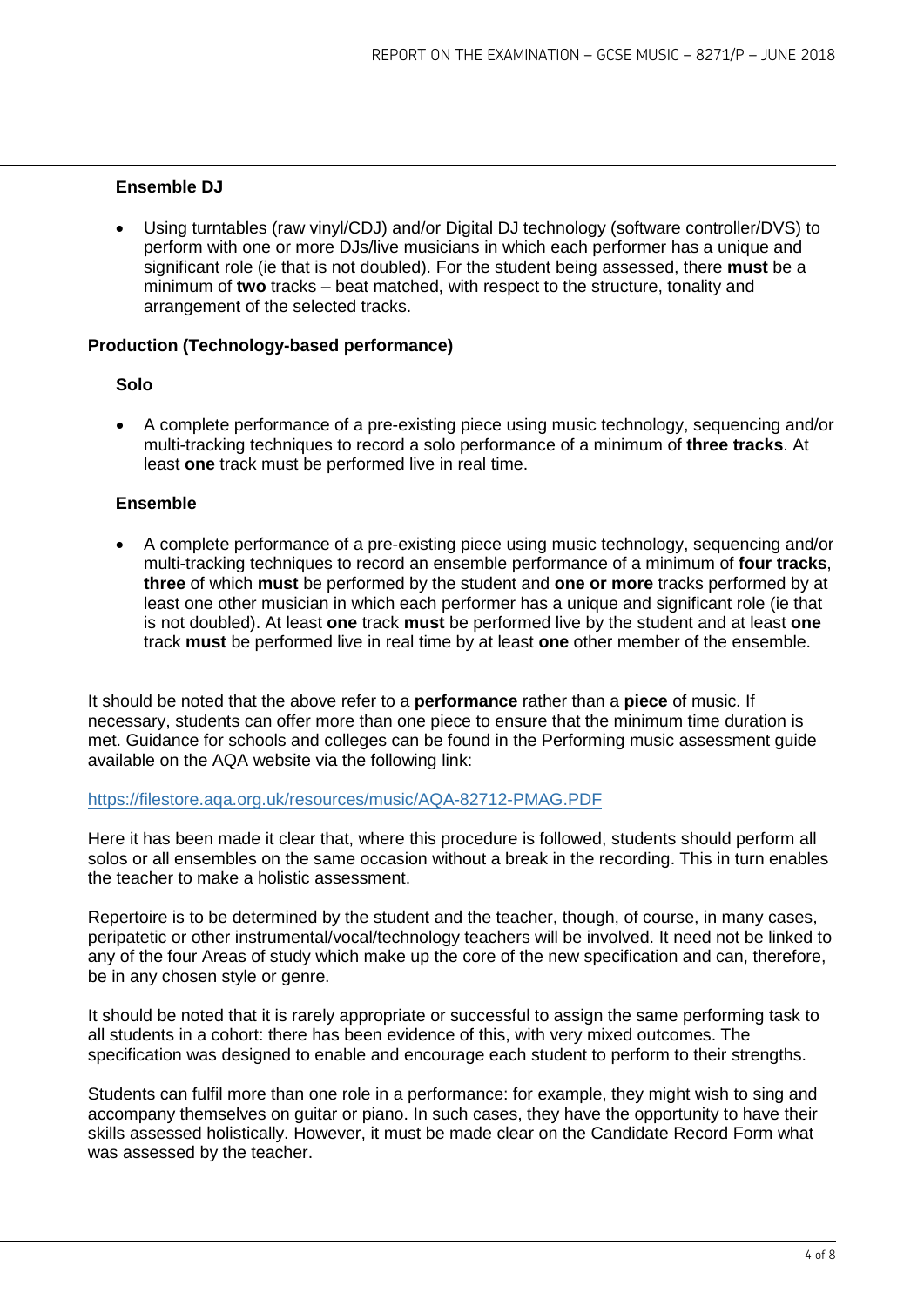There was a very wide range of submissions, covering most orchestral instruments, rock band instruments, vocal performances in many genres, keyboard (both piano and electronic) as well as some ethnic instruments. Performances must be recorded in the year of assessment – normally during the second year of a GCSE course or Year 11. There is no ruling as to how many attempts a student can have at performing their chosen piece(s) but it is the **final** version which should be submitted to the moderator rather than one which includes one or more false starts.

All performances must be accompanied by an audio recording, playable on a standard CD player. Thus, mp3 files or mixed media CDs are not acceptable. This this was not always the case and some schools and colleges had to be contacted to provide a replacement CD in the correct format. While this was done promptly in the vast majority of cases, in just a few it did take some time to be resolved: during which time, of course, the students' work cannot be moderated.

In addition, there must be one or more of the following documents, as appropriate to the type/genre of performance:

- A notated score, providing full performance information through musical notation.
- A lead sheet, providing a detailed framework giving structure and musical substance from which a performance can be produced that meets the composer's intentions.
- A guide recording, if no score or lead sheet is available. If students have based their own performance on a recording of another performance of the same piece, this must be submitted so that it can be accessed easily by the moderator. It is preferred that any guide recording is placed on the CD immediately before the student's performance.
- An annotation, including details of the processes, devices and techniques used that contributed to the final performance. Students must provide details of any hardware and software used.

Students may choose the type of documentation most relevant to their performance, but in the case of production/DJ performances, an annotation is essential to enable teachers and moderators to assess the work accurately. Production annotations need to include precise information regarding 'live' tracks and how they have been recorded.

It is important to note that the simple submission of lyrics, even with the inclusion of chords, cannot be considered as being detailed enough to qualify as a lead sheet for any performance.

Students can perform their own composition if this has not been submitted for 8271/C Composing Music.

# **Solo performances**

As was to be expected, there were some very impressive performances here, across the spectrum of genres and styles. It was most encouraging to receive DJ performances, both solo and ensemble, and some excellent production via technology performances. Students were obviously enjoying so many of these performances and had spent a very long time honing their performing skills and refining their technology-based submissions. It was also obvious that, in the vast majority of schools and colleges, pieces had been chosen with great care, enabling students to perform to the best of their abilities in a style/genre which reflected their strengths and preferences.

A stumbling block for some submissions was the requirement that the 'performance of pieces written with an accompaniment intended by the composer should not be unaccompanied' (specification page 17, section 3.2.1). There were several instances where even pieces set as Grade performances, which included accompanying parts, were submitted as unaccompanied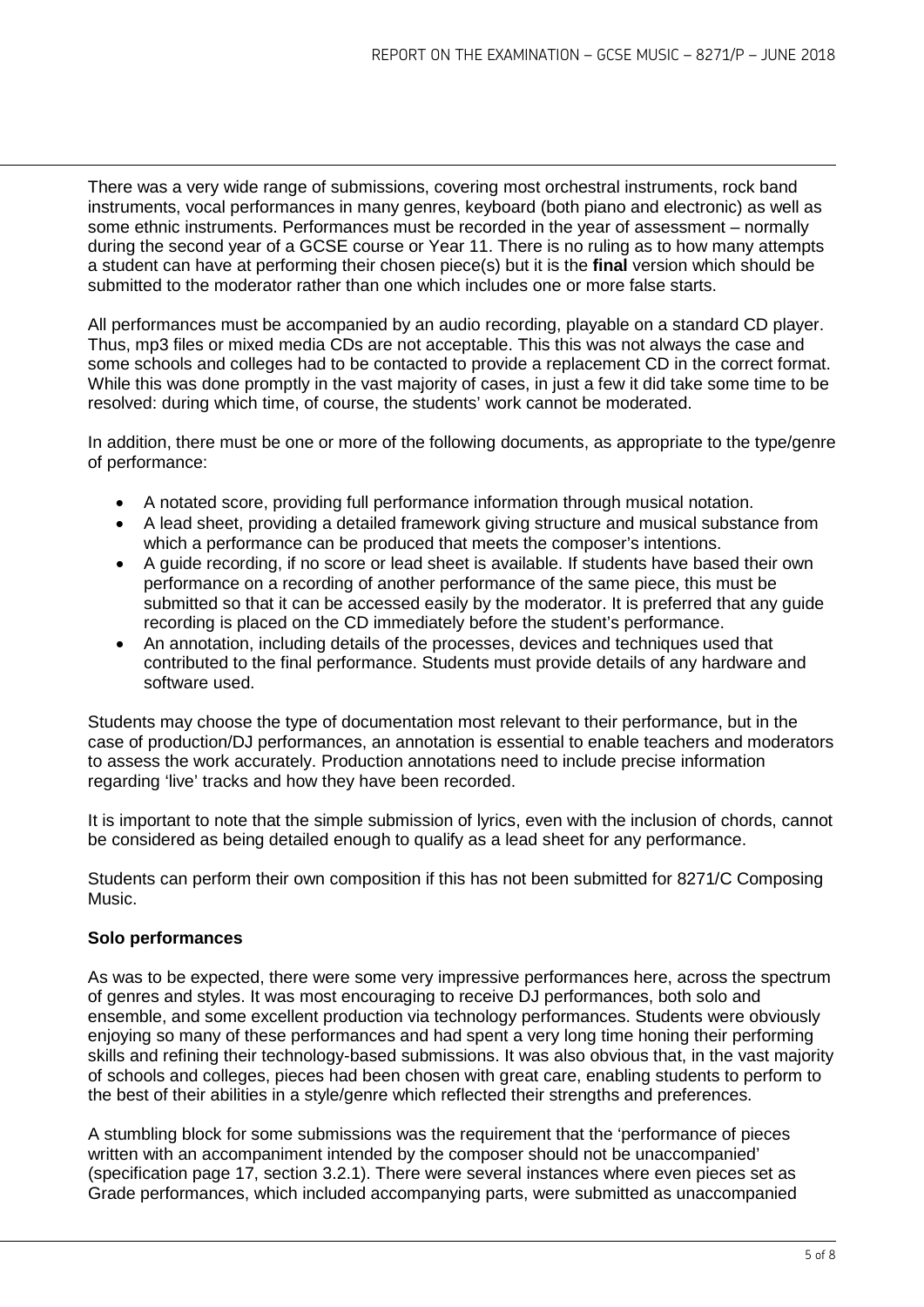solos. As a result, this had an adverse effect on the student's ability to realise the style and character of the music.

Similarly, if students perform, for example, a pop song but omit some of the key parts – there were examples where even the actual vocal line was not performed – vital elements of the piece's style and character will inevitably be lost, again impacting on the student's ability to interpret the style and character of the song successfully.

## **Ensemble performances**

The key to performing a successful ensemble is that there must be at least **two** performers performing live simultaneously. Therefore, if a backing track is used for, say a pop song, there must be two performers, one of which must be the student being assessed. This means that a performance where one singer sings to the backing track and then the second singer sings cannot be accepted as an ensemble: only the time during which both performers are singing together is valid in such cases. There are many songs which feature two vocalists, but many of these are for alternating voices. Unison singing does not count towards the ensemble because of the difficulty in differentiating between the voices when listening solely to a recording. An example would be 'For Good' from the musical 'Wicked': where a backing track is used, very little of this is true ensemble singing. The simple solution is to accompany such songs live on piano.

There were many examples of successful ensembles, from duets for two pianos through pieces for piano and voice / flute / violin / trumpet and so on: each of these now qualifies as an ensemble.

Where larger ensembles are involved, it must be easy to hear the part to be assessed without the recording being manipulated to bring the student's part excessively into prominence: again, such action can impact on the student's ability to interpret the style and character of the piece successfully.

In all cases, care must be taken that the student's part is neither overpowered by another performer nor artificially accentuated over that performer. Extreme examples involved students performing to a backing track but listening to that track via headphones: this inevitably meant that the moderator could not hear that backing track and was, therefore, not able to assess how well the student was reflecting the music's style.

It should be noted that only those repeats included by the original composer are acceptable. There were instances where additional repeats had been inserted, either of sections or of the whole piece, just to extend the piece artificially and thus meet the minimum duration: such practice is not acceptable and the moderator timed such performances without those repeats.

# **DJ performances**

There were several examples of DJ performances, both as solo and ensemble: this was very welcome and is an area which we hope will increase as the specification moves forward and more students have access to the opportunity to acquire these skills. Overall, the skill levels demonstrated were very high and were very clearly assessed by the teachers whose schools and colleges submitted such performances. It is important that students submit full details of their performance.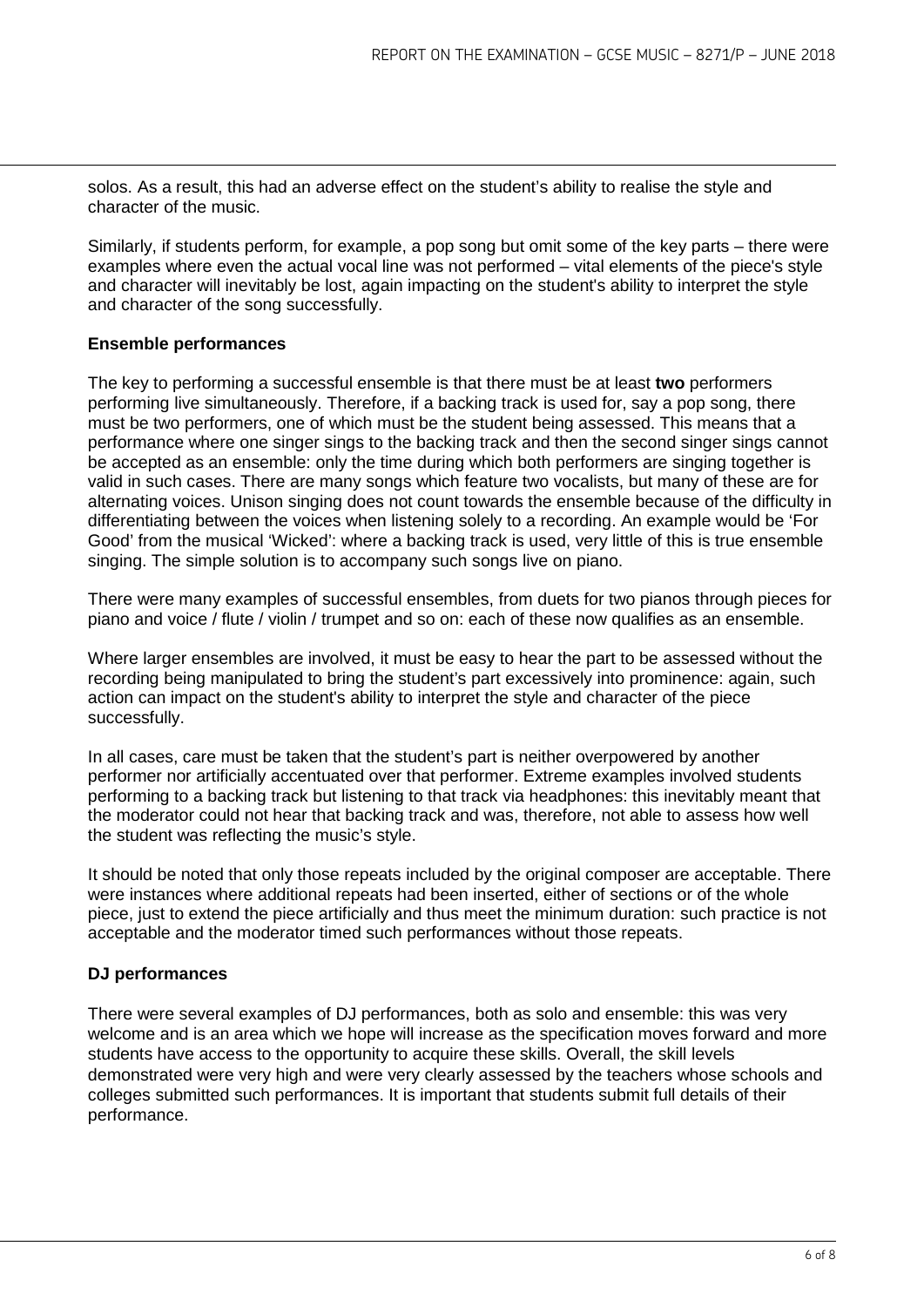# **Production via technology**

The requirements of this type of performance have already been described (see above). There were some impressive submissions where it was clear that the students involved must have spent many hours recording and refining their work.

The main issue, and this was a relatively rare occurrence, was when others had contributed tracks to a supposedly **solo** performance: this is not permissible within the new specification which is very clear that the solo performance is to be the work solely of the student being assessed. Further clarification can be found to this and many other questions in in the Performing music assessment guide available on the AQA website (see above for the link).

Though there were relatively few submissions using technology, those that did come through were generally of a high or very high quality, demonstrating the student's skills in recording and manipulating the material to produce a high quality final performance.

#### **Administration**

While the vast majority of submissions arrived by the deadline of 7th May or shortly afterwards, there were some which were very late but had not received an extension from AQA.

The specification requires that performances:

- should take place in a suitable venue in a live setting
- should be recorded using good quality audio equipment
- must be under the supervision of a teacher for authentication purposes
- must take place in the year of certification
- must meet the specified minimum duration.

The specification also requires that:

- audio recordings of performances and production must be submitted complete and without post-performance editing or augmentation
- a copy of either the score(s), lead sheet(s), annotation(s) or quide recording(s) must be submitted with the performance for assessment.

Audio recordings must be saved as audio files to a CD playable on a standard CD player. A full track listing should be enclosed and, where relevant, guide recordings should be placed immediately before the student's performance. For each student, the solo and ensemble performances should be recorded consecutively. With such a track listing provided, announcements on the CD are unnecessary.

The Candidate Record Form should be completed and signed and dated by both the student and the teacher authenticating the performances. Where others have been involved in a performance, this must be clearly stated and their roles detailed.

Each piece of music should be identified by its title and composer; the instrument upon which the student is performing should be clearly named as should all other instruments/backing tracks, especially in the ensemble.